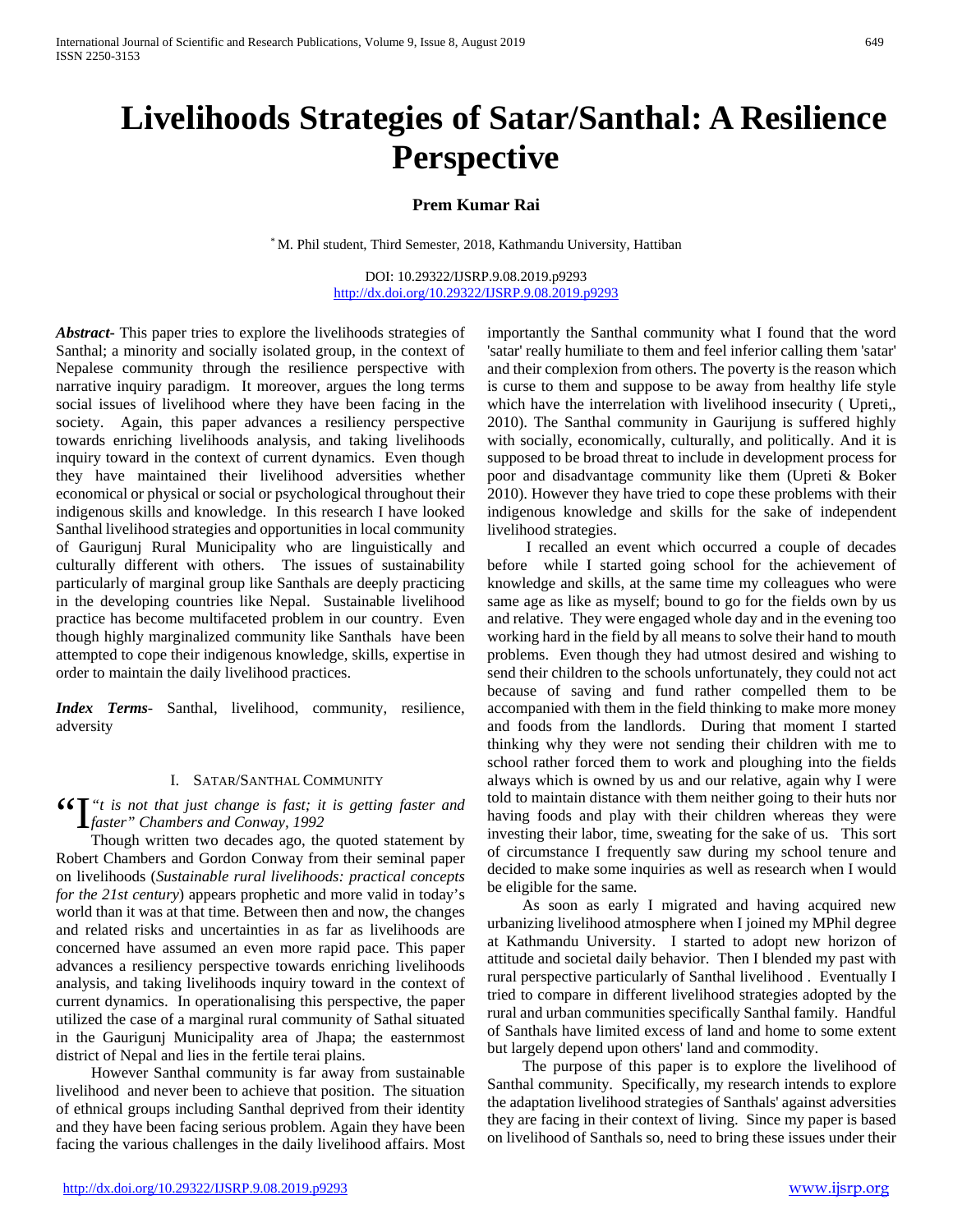livelihood strategies, resources/assets, capability and capitals. I also tried to investigate the ways they have adjusted to cope their current livelihood practice. How do Santhal experience adversities in their livelihood?

## II. SOCIAL STATUS OF SANTHAL

 I was born on the early eighties in Jhapa; the easternmost district of Nepal and lies in the fertile Terai plains . I along with my sibling were born, up brought and got the education in the same area and also had a in dept opportunities to engage with various Terai ethnical communities such as tharus, rajbanshis ,doms, including satar ( santhal) during my childhood to adulthood even today. Thus I was, am fortunate to understand their daily living style, socio-economic apparatus and cultural affairs broadly.

 According to (NEFIN,1999), the far-easternmost foothills and inner Terai of Nepal from Jhapa to Sunsari are inhabited by the highly marginalized group of Santhal. Satars (Santhals) are one of the highly marginalized ethnic groups of Nepal. Their ancestral are strong hold of the dark-skinned, curly-haired and stoutly built. Proto Australoid Satars or Santhals are the Nepalese Plain and the Santhal Pargana of West Bengal in India. Santhals also call themselves Hor. They have their own unique religion and culture. They are animist. Their ancestral deity is Thakurjiu and their paternal guardian deity is Maranburu. Bow and arrows are their traditional weapons. Their favorite meat is pork. Most Satars are engaged in farming, fishing, collecting herbs and labour respectively.

 The said ethnic community used to be living nearby forest for many years and practicing foraging and fishing as a livelihood, however as soon as almost forests have been drastically under deforestation then they were compelled to reside mostly around river side and the distance from urban location at all. Since most of the settlements are near rivers, fishing is one of the main livelihood activities of the community. Furthermore, freshwater shrimps, crabs and smaller fishes are eaten up throughout the year for sustainable practice.

 Santhal, until recently, have been considered as tribal people living nomadic lifestyles. Santhal are found in India and Bangladesh as well where as in India they are living densely in Southern part of the country. Traditionally this community was relying on hunting and fishing as their livelihood as mentioned above however the modernization of the society and geo-political changes forced them to shift into other occupation mainly working as daily wage laborer in agriculture and other areas.

 In Nepal, they are considered as one of the first settlers in eastern plain area. As per the census data of 2001, the total populations of this community was 42,689 and were found scattered in almost 30 districts; however the number is very negligible in other districts except Jhapa and Morang. Jhapa is the district where large numbers of Santhals are living and their population was recorded as 23,172. They are scattered throughout the district but are highly concentrated in 15 southern Village Development Communities bordering or near to India. Santhal people, who were considered to be 'sons of the soil', are now almost landlessness. Very few households now have their own land and most live on public land or rented land. The public land they live on tends to be nearby rivers/streams so are more prone to disaster.

 Various native ethnic groups inhabit scattered in many places of Nepal. They do have their own customs, traditions and culture. There was not a system of keeping records of these ethnic groups in the past. The censuses from 1911 to 1981 AD did not keep any records of population and habitats of these ethnic groups. Largest ethnic groups are the Brahmans and Chhetris. Some of the ethnic groups are very small. Many languages spoken by these groups in Nepal are in danger of disappearing. The total number of people inhabiting in a specific area is the size of human population. Major ethnicities in Gaurigunj are Bahmin, Chhetri, Satar, Kami, Damai,Newar, Tamang, Rajbanshi, Dhimal, Sarki, Magar, Rai, Limbu and among others. Out of all the ethnicities,Satar and Rajbanshi are underprivileged in Gaurigunj Rural Municipality.

### III. RESILIENCE AND SUSTAINABLE LIVELIHOOD APPROACH

 In this research I try to bring resilience as theoretical base putting other relevant input for the sustainable livelihood approach. The definition of the concept of resilience may be traced to the Latin word *resilio* which means 'to jump back' (Manyena, 2006: 433). The fundamental issue of assets also adapted which is an unalienable issue of the livelihood particularly cultural aspect of livelihood that is probable interlinked with the resilience thinking in my research. Basically resilience notion concerns on the magnitude of change that the system can cope with while still being able to function, and to the ways in which social system are capable to taking this sort of changes. Further I focus towards the spontaneous movement in between the ecological and social systems which for grants to assess the environment impacts on livelihood. Under this observation that I enforce that vulnerability would be regarded flip side of resilience because it explains the limitations in the face of challenges.

 Resilience perspective assures the main point around the difference between livelihood resilience and ecological resilience is the emphasis on different aspects of stability – where stability is characterized as persistence of a system near or close to an equilibrium state, thus drawing attention to the distinction between efficiency and persistence, constancy and change, and predictability and unpredictability (Gunderson, 2000).

 Again it could be taken other perspective from sustainable livelihood approach to enhance the theoretical framework since these details as too for assessing resilience. This approaches aptly deals the character of assets, activities and capabilities which makes people to cope their livelihoods in the way whereby sustainable appears in the face of changes and outside stress. All in all the fundamental notion behind this strategy only follows resemblance ways as the resilience theory, as a livelihood that is sustainable can cope with and recover from stress and socks, and maintain or enhance its capabilities both now and in the future, without harming the natural resource base ( DFID, 2001). Because as in the perspective of sustainable livelihood, the local tribe or people are taken to be both objects and subjects of change, under broad knowledge, skills, expertise over their individual circumstance and the challenges and possibilities that they are facing with. In order to address the Santhal current adversities against sustainable livelihood. The unemployment situation could be addressed properly to pave the way for better life and prosperity throughout the various strategies like skill training,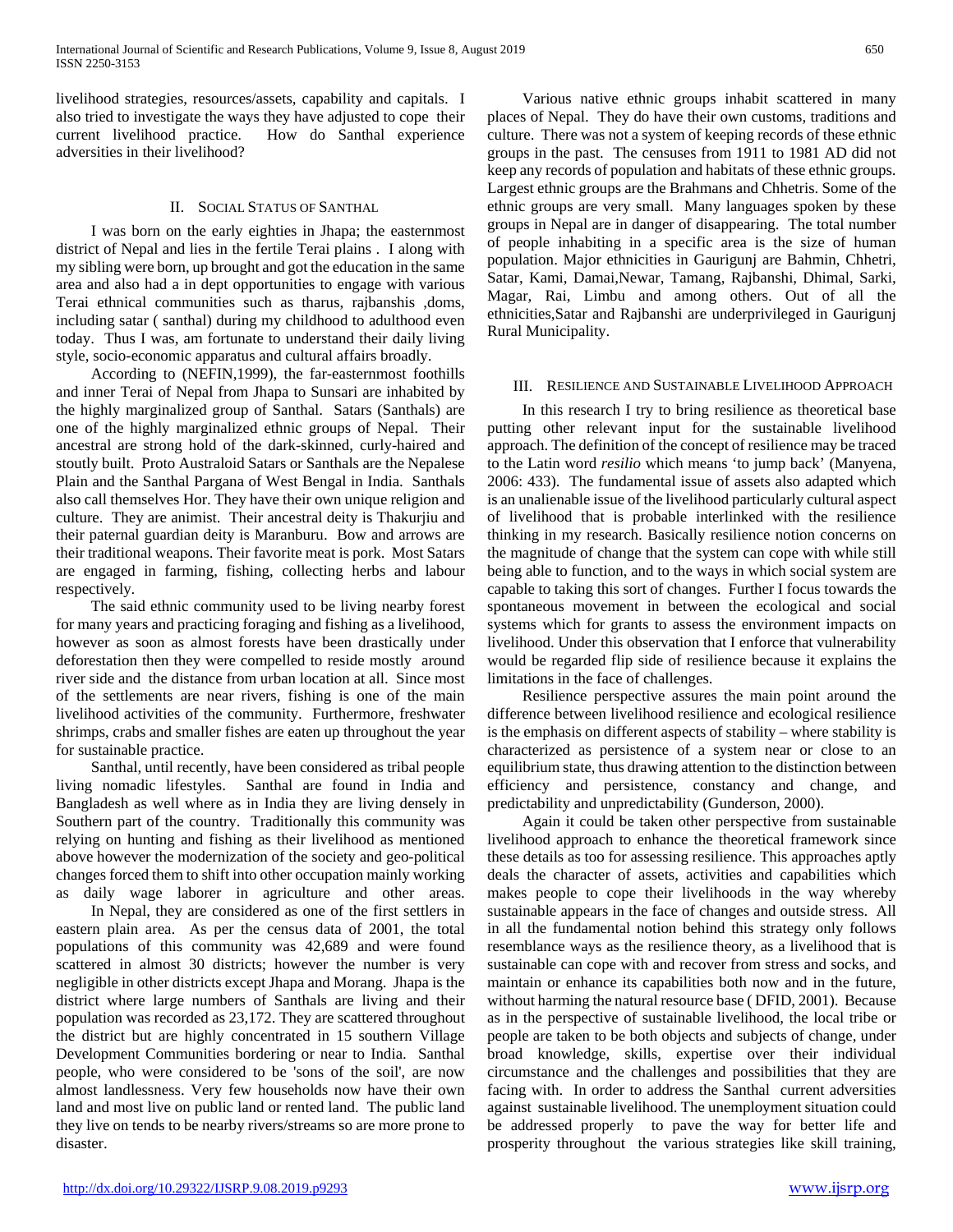social inclusion approach, humanistic perspective, transformacy and good governance and else. The targeted community will have taught and made skilled training towards modern equipments, also put their indigenous knowledge and skills with this latest technology so that they can produce the product more than before with minimum time frame. Moreover, they will be made awareness towards the equitable participation in the mainstream of the society and raise their minimum human rights affairs such as education, health and so on.

## IV. RESEARCH METHODOLOGY: NARRATIVE INQUIRY

 So far the methodology was concerned I tied to relay my stories with narrative inquiry to reveal the understanding the livelihood of Santhal in Gaurijung Rural Municipality through "collaboration between researcher and participants, over time, in a place or series of places, and in social interaction with milieus" ( Clandinin & Connelly, 2000, p. 20). Further the explanation of narration, I talked with my participants and tell their stories asking questions and listening their life stories whether personal or groups and reflect it accordingly. Further Lather clarifies that Subjective reality and constructed by individual (Lather 2006).

## V. OVERVIEW OF SITA HEMRAN & MUNSA HUSDA STORIES

## **Pragmatic Indigenous Knowledge and Skill of Santhal**

 Throughout the story of participant, I took some assumption that this sort of efforts assures them for good income, food security and importantly, the quality of life so far. "A livelihood comprises the capabilities, assets and activities required for a means of living. A livelihood is sustainable when it can cope with and recover from stresses and shocks and maintain or enhance its capabilities and assets both now and in the future, while not undermining the natural resource base."(DFID, 2000). As they catch and clean the fishes and else on time so that they can sale it in the market and get their necessarily commodities in return. They supplied their livelihood supporting goods which were not locally produced from the market very far from the native place and moved seasonally. It explores to me that they" were mobile, that was limited to the bringing of salt and cloths from the markets (Adhikari & Bohle, 2008. p.45). They have maintained their livelihood uder give and take strategies however this could not be for sustainable efforts.

 Similarly indigenous people posses in-depth knowledge of traditional skill, knowledge, food and medicine for the business purpose (Griffiths and Anselmo, 2010). As Santhal do need more things for sustainable livelihood whether education, health security and the like. To address the mention commodities fund is an unalienable issues. Thus, to make fund resource they have to act as businessmen selling the the product whatever they produce like fishes, crabs and so on. This is transforming Santhal's life into to prosperity and security from probable risks. However, I observed some challenges also appear in front of them because of the lack of appropriate market, limited mobility and its recommendable values as well. Since they work hard for whole days collecting as well as catching the fishes and else yet, they are not assured whether they get able to sale it or not in the market.

 As I snapshot of my past when one of my neighborhoods daily went to the forest in order to collect NIGUROS (this is a kind of vegetable mostly available in rainy season in the forest), he spent whole day collecting and trimming it for sale in the market but when this was not sale appropriately in the market then he had dumping it badly. I just wanted to correlate this event to one and other since both of the activities require hard and careful skills if they did not get selling security of their products then they obliged to waste their labor and time both.

 In nutshell, Resilience notion concerns on the magnitude of change that the system can cope with while still being able to function, and to the ways in which social system are capable to taking this sort of changes. Further I focus towards the spontaneous movement in between the ecological and social systems which for grants to assess the environment impacts on livelihood. Under this observation that I enforce that vulnerability would be regarded flip side of resilience because it explains the limitations in the face of challenges.

## VI. APPROACH TOWARDS QUALITY OF LIFE

 Throughout the interaction with the Santhal people, I appalled! And revised my perspective as I had misassumption towards them previously when I recalled the past that they were like uneducated, barbaric, and uncivilized tribes as they were out of the societal mainstream. Since they were found of livelihood supporting goods like fishes, wild foods, traditional farming rather than going schools, learning skills. But it was their one the strategies of livelihood that catching up these stuffs mean to sell it in the market and buy the daily and periodical household necessities. This technique of economical adversity is carried out from their predecessor to current time i.e. one of these skills they have been continuing for survival till today.

 Moreover I examined that they have saved adequate fund for the sake of well fare not only for themselves but also for their children's education, fooding, health and happiness. These attempts definitely assure their secure as well as prosperous future. Thus they are striving for excellent quality of life, as a livelihood that is sustainable can cope with and recover from stress and socks, and maintain or enhance its capabilities both now and in the future, without harming the natural resource base (DFID, 2001). The act of catching up and clean fishes, shrimps, crabs and else on time so that they can sale it in the market and get their necessarily commodities in return. Further they supplied their livelihood supporting goods which do not locally produce from the market very far from the native place and moved seasonally. Because as in the perspective of sustainable livelihood, the local tribe or people are taken to be both objects and subjects of change, under broad knowledge, skills, expertise over their individual circumstance and the challenges and possibilities that they are facing with.

 Further, I reexamined that their indigenous knowledge linked with their traditional skills whether catching fishes or cropping the rice, maize, millet or searching herbs from forest were appeared as a medium of cash and fund so that they could continue their existence and up coming generation ahead in the society. I would like to term this process as, "Survival of the fittest", in the life span. However, Sathals have been using empirical-analytic knowledge, historical-hermeneutic knowledge, and critical emancipator knowledge in typical fish catching, herbs collecting, farming as asset vehicle to achieve resilient livelihood.